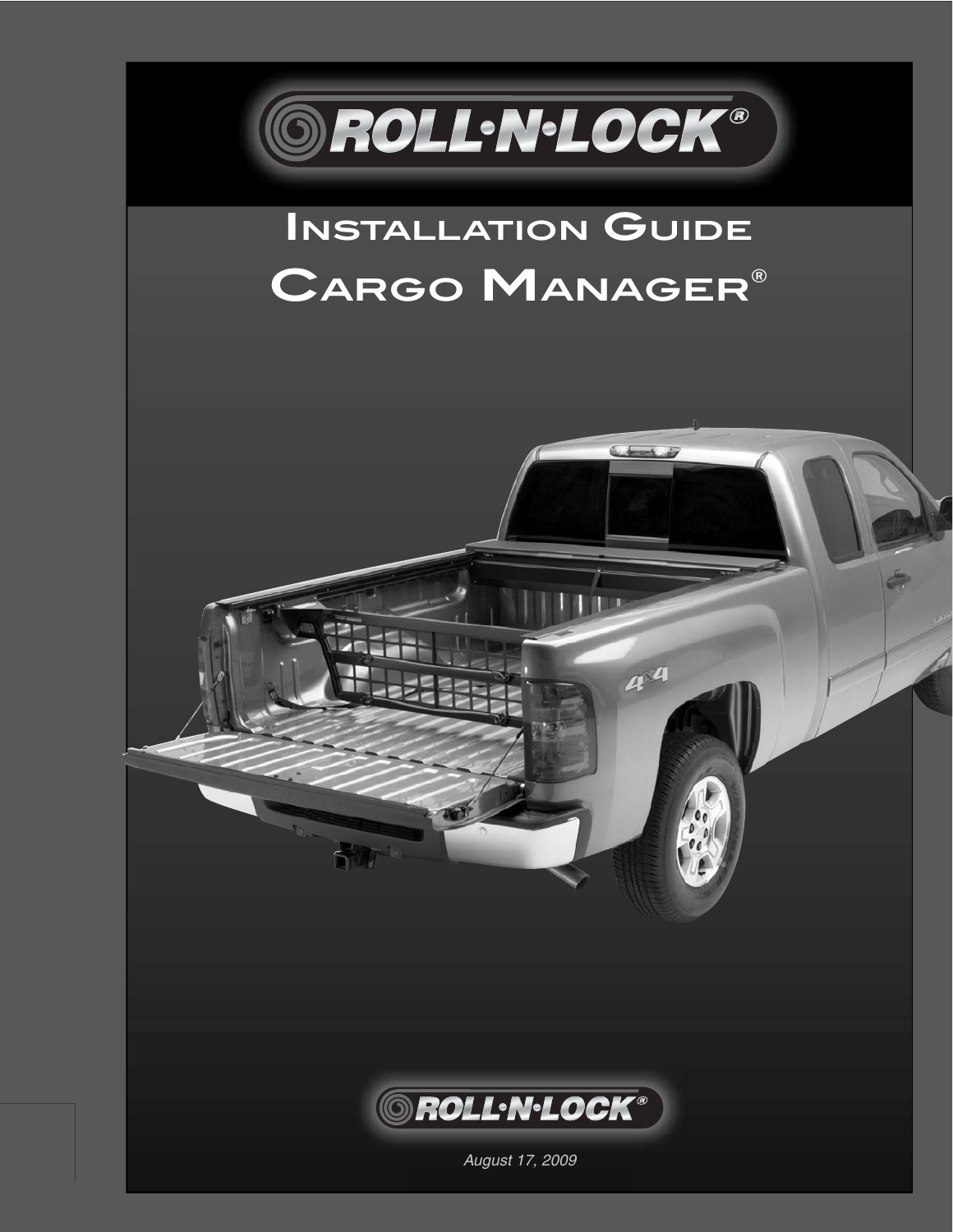### **HARDWARE & COMPONENTS INCLUDED**



### **STEP 1: ATTACH THE CARGO MANAGER TRACKS**

**A.** Attach the Cargo Manager Tracks to the Roll-N-Lock Tracks *(Diagram 1, next*  **page). Note: The Roll-N-Lock unit must be installed first.** Check Roll-N-Lock Tracks for straightness before attaching Cargo Manager Tracks. Position the Cargo Manager Tracks with the specially machined end toward the tailgate and the straight cut end approximately 1/2" from the Roll-N-Lock Housing. When correctly positioned, the holes in both the Cargo Manager and the Roll-N-Lock Tracks will align. Place an attaching screw (#10-24 x 1/2" truss head screws) in the first available hole at each end of the Track and equally space the two remaining screws in the holes available.

page 2

LINILOCK

*(800) 952-7655 • www.rollnlock.com*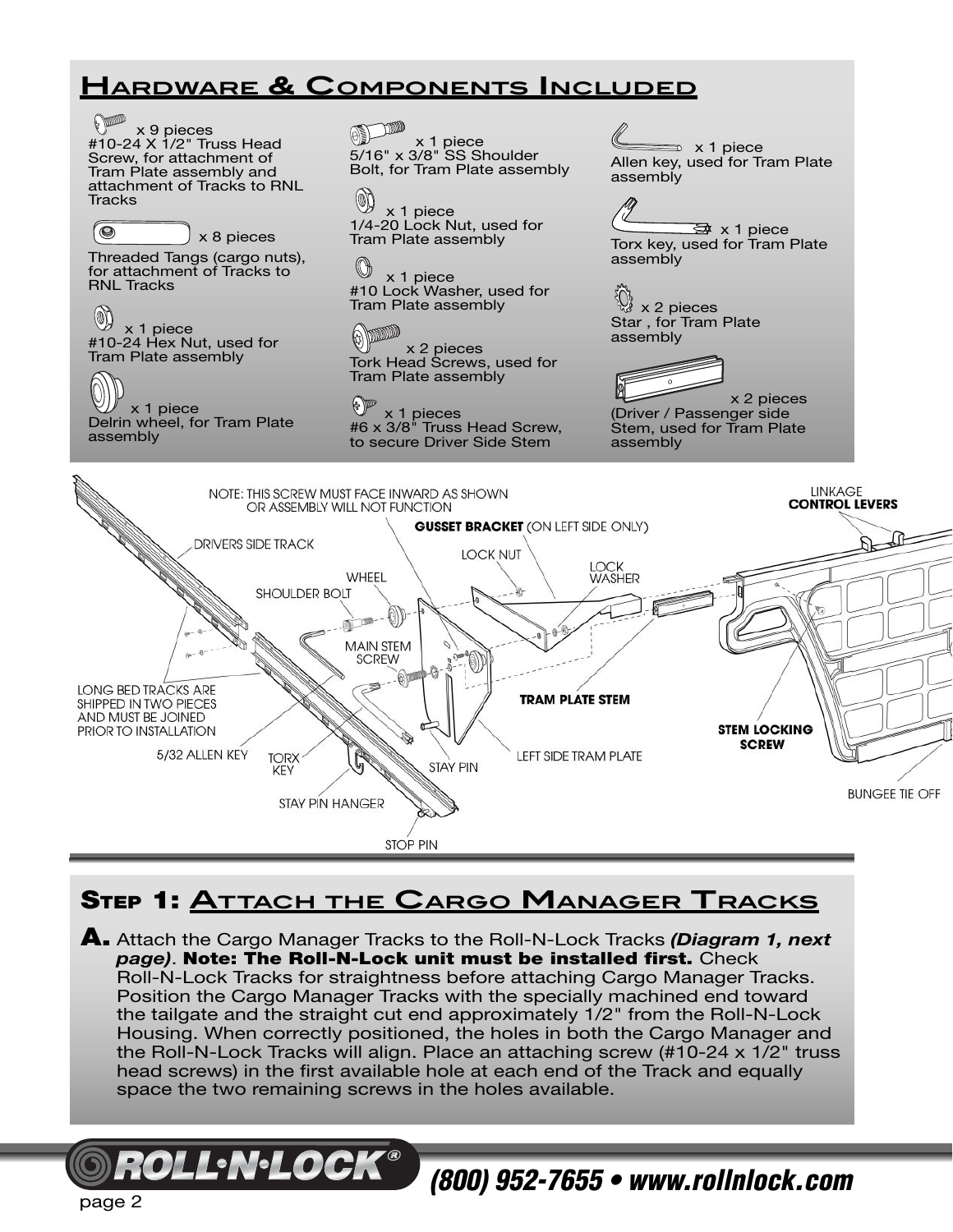#### **IMPORTANT INFORMATION FOR "RIGHT SIDE STEERING TRUCKS"**

All assembly details shown herein are for *"Left Side Steering"* trucks. If you are doing an install on a *"Right Side Steering"* truck, the following components in Diagrams 2 & 3 should be assembled opposite of the way they are shown in these diagrams.

 **I.** The *"Divider"* should be reversed with the *Control Levers* on the *right side*, not the left as shown.

 **II.** The *"Gusset Bracket"* should be attached to the *Right Side Tram Plate*, not the left as shown.

**III.** The *"Stem Locking Screw"* should secure the *Right Side Tram Plate Stem*, not the left as shown.





*(800) 952-7655 • www.rollnlock.com*